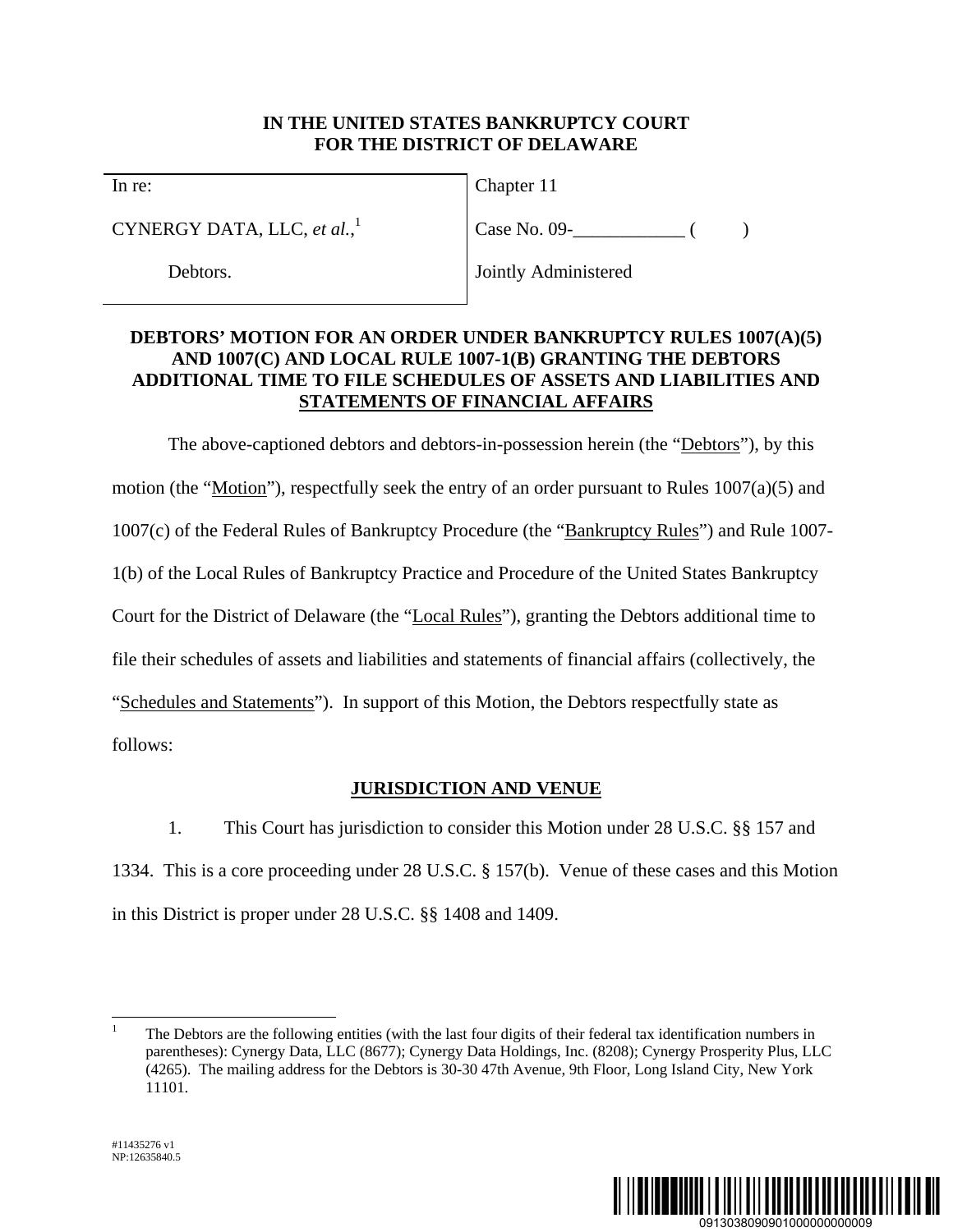2. The statutory predicates for the relief requested herein are sections 105 and 521 of Chapter 11 of Title 11 of the United States Code (11 U.S.C. § 101 et. seq. as amended, the "Bankruptcy Code"); Bankruptcy Rules 1007(a)(5), 1007(c), and 9006(b); and Local Rule 1007-  $1(b)$ .

### **BACKGROUND**

3. On the date hereof (the "Petition Date"), the Debtors filed their respective voluntary petitions for relief under chapter 11 of the Bankruptcy Code.

4. The Debtors continue to manage and operate their businesses as debtors in possession under Bankruptcy Code sections 1107 and 1108.

5. No trustee, examiner or creditors' committee has been appointed in these cases.

6. The factual background regarding the Debtors, including their business operations, their capital and debt structure, and the events leading to the filing of these bankruptcy cases, is set forth in detail in the declaration of Charles M. Moore (the "Moore Declaration"), filed concurrently herewith and fully incorporated herein by reference.<sup>2</sup> Additional facts in support of the specific relief sought in this Motion are set forth below.

#### **RELIEF REQUESTED**

7. By this Motion, the Debtors seek an order pursuant to Bankruptcy Rules 1007(a)(5) and 1007(c), and Local Rule 1007-1(b) granting the Debtors an additional thirty (30) days, beyond the date that is thirty (30) days from the Petition Date per Local Rule 1007-1(b), to file their Schedules and Statements, to October 31, 2009. Such an extension would give the Debtors a total of sixty (60) days from the Petition Date to file their Schedules and Statements.

 $\frac{1}{2}$  Capitalized terms not otherwise defined herein shall have the meanings ascribed to them in the Moore Declaration.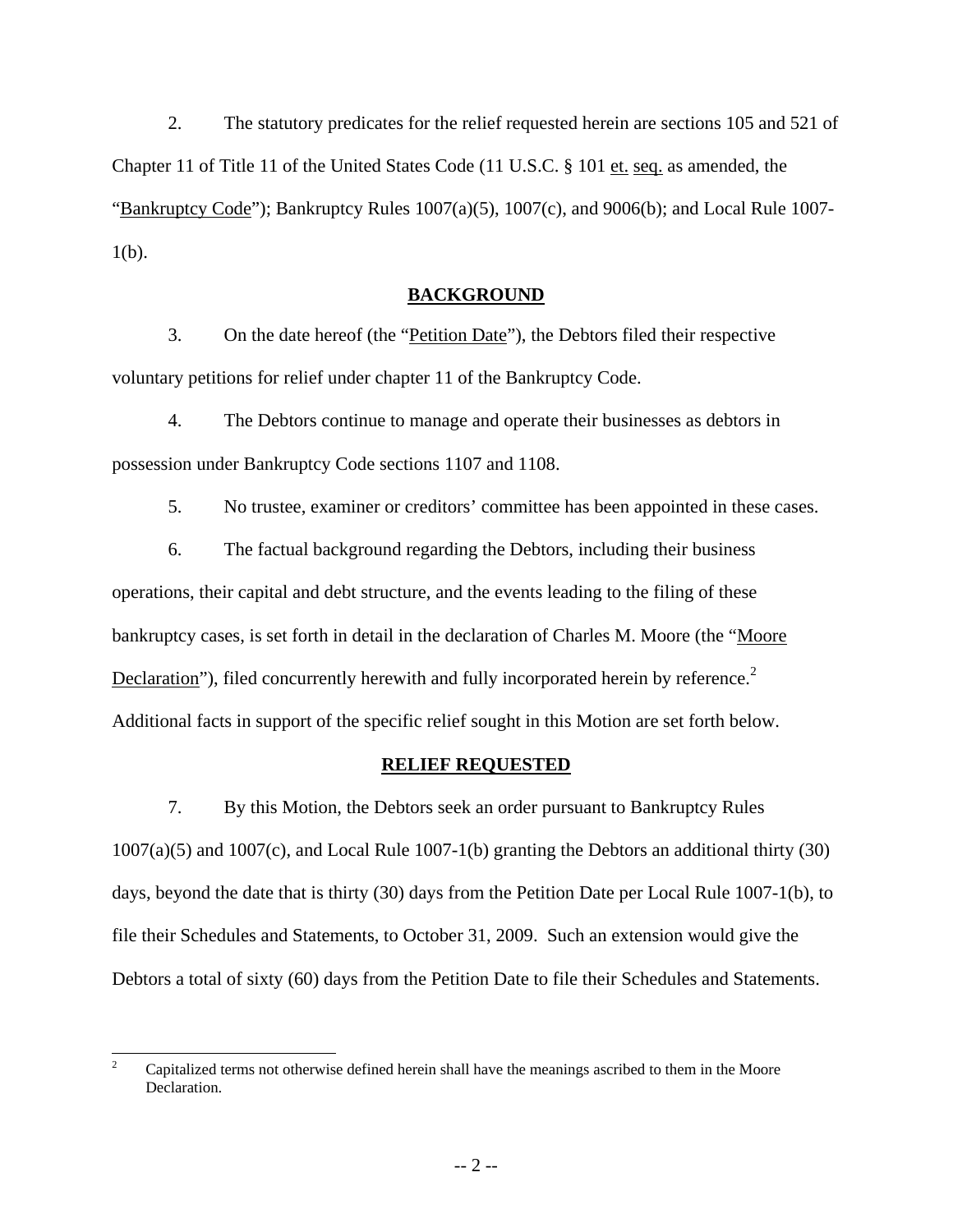8. Because the Debtors have prepared a creditor matrix containing all the names and addresses of the Debtors' known creditors and other parties- in-interest in these cases as required by Bankruptcy Rule 1007(a) and have more than 200 creditors, Rule 1007(c) of the Bankruptcy Rules and Rule 1007-1(b) of the Local Rules require the Debtors to file their Schedules and Statements within 30 days after the Petition Date.

9. However, due to the complexity of theses cases, the large number of creditors involved and the voluminous records that must be reviewed, the Debtors believe that it may not be possible to complete and file their Schedules and Statements by the 30th day after the Petition Date. The Debtors therefore request that this Court extend the deadline by 30 days, so that the Debtors are authorized to file their Schedules and Statements through and including October 31, 2009, the 60th day after the Petition Date.

#### **BASIS FOR RELIEF**

10. Bankruptcy Rules 1007(a)(5) and (c) and Local Rule 1007-1(b) authorize this Court to grant the Debtors additional time to file their Schedules and Statements "for cause." The "for cause" standard is a flexible one. Bryant v. Smith, 165 B.R. 176, 181 (W.D. Va. 1994). Accordingly, this Court has wide latitude to extend the 30-day timeline based on the facts and circumstances of a particular case. The Debtors respectfully submit that adequate cause exists for granting the extension requested herein.

11. Given the complexity of the Debtors' business, the Debtors must devote time and effort to determining the pertinent information for numerous accounts. The Debtors must ascertain the pertinent information, including addresses and claim amounts, for each of their accounts to complete the Schedules and Statements.

-- 3 --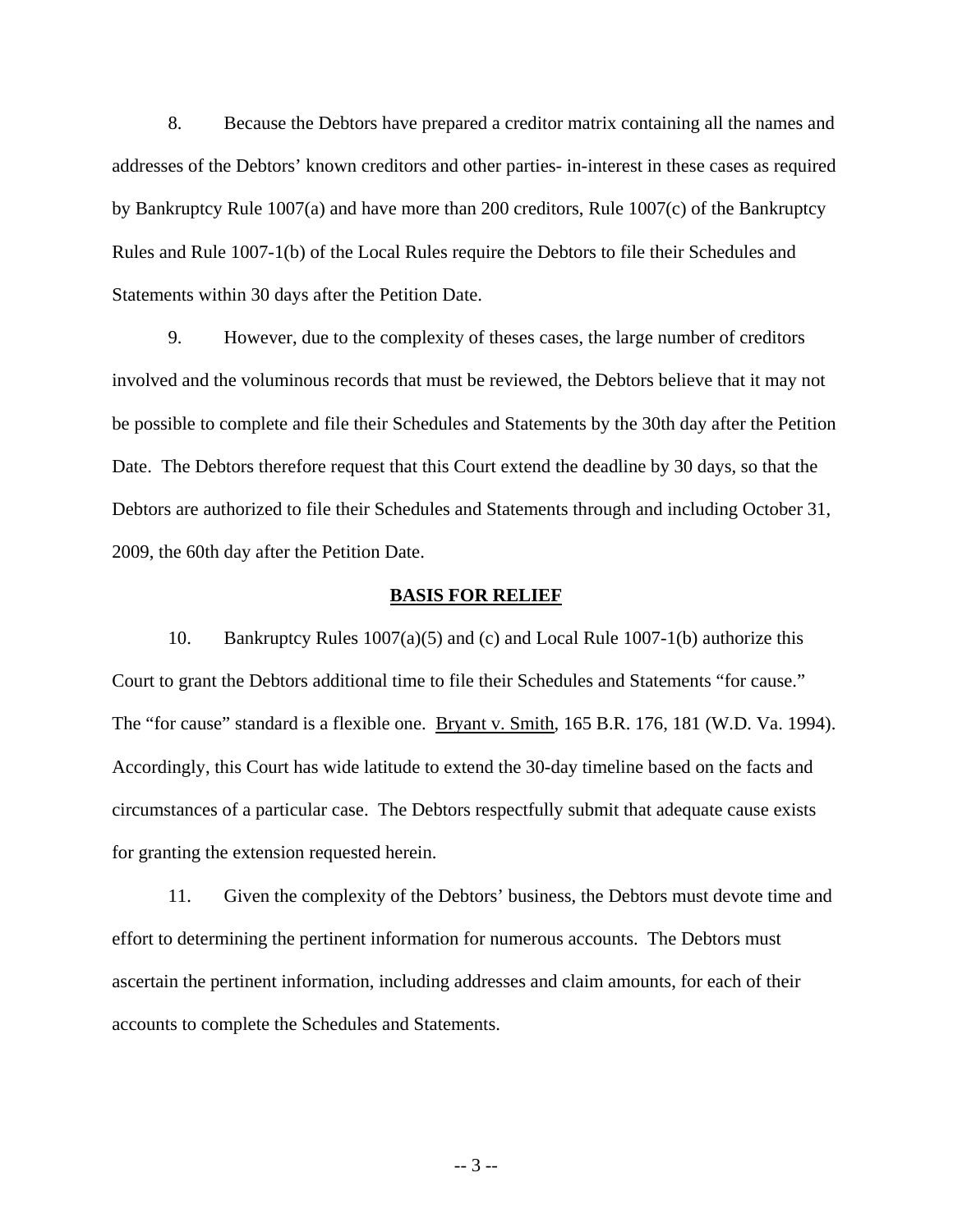12. Although the Schedules and Statements were not filed with the Debtors' respective petitions, annexed thereto are lists containing the names and addresses of each Debtor's twenty-five (25) largest unsecured creditors. In addition, the Debtors have prepared a creditor matrix containing all the names and addresses of the universe of the Debtors' creditors and other parties-in-interest in these cases as required by Bankruptcy Rule 1007(a), which matrix is being maintained by the Debtors' claims, noticing, and balloting agent. Given the critical operational matters that the Debtors' staff of accounting and legal personnel must address in the early days of these cases, the Debtors will not be in a position to complete the Schedules and Statements within the time specified in Bankruptcy Rule  $1007(c)$ . Focusing the attention of key accounting and legal personnel on critical operational and Chapter 11 compliance issues during the early days of these Chapter 11 cases will help the Debtors make a smooth transition to Chapter 11 and, therefore, will ultimately help maximize the value of the Debtors' estates. Nevertheless, recognizing the importance of the Schedules and Statements in these Chapter 11 cases, the Debtors intend to complete the Schedules and Statements as quickly as possible under the circumstances.

13. The Debtors are currently in the process of gathering the information necessary to complete the Schedules and Statements and estimate that an extension of thirty (30) additional days (for a total of sixty (60) days) from the Petition Date, pursuant to Bankruptcy Rules 1007(a)(4) and (c) and Local Rule 1007-1(b), will provide them sufficient time to prepare and file the Schedules and Statements. Accordingly, the Debtors seek such an extension without prejudice to their right to seek further extensions from this Court, if necessary.

14. Creditors and other parties in interest will not be significantly harmed by the proposed extension of the filing deadline because, even under the proposed extended deadline,

-- 4 --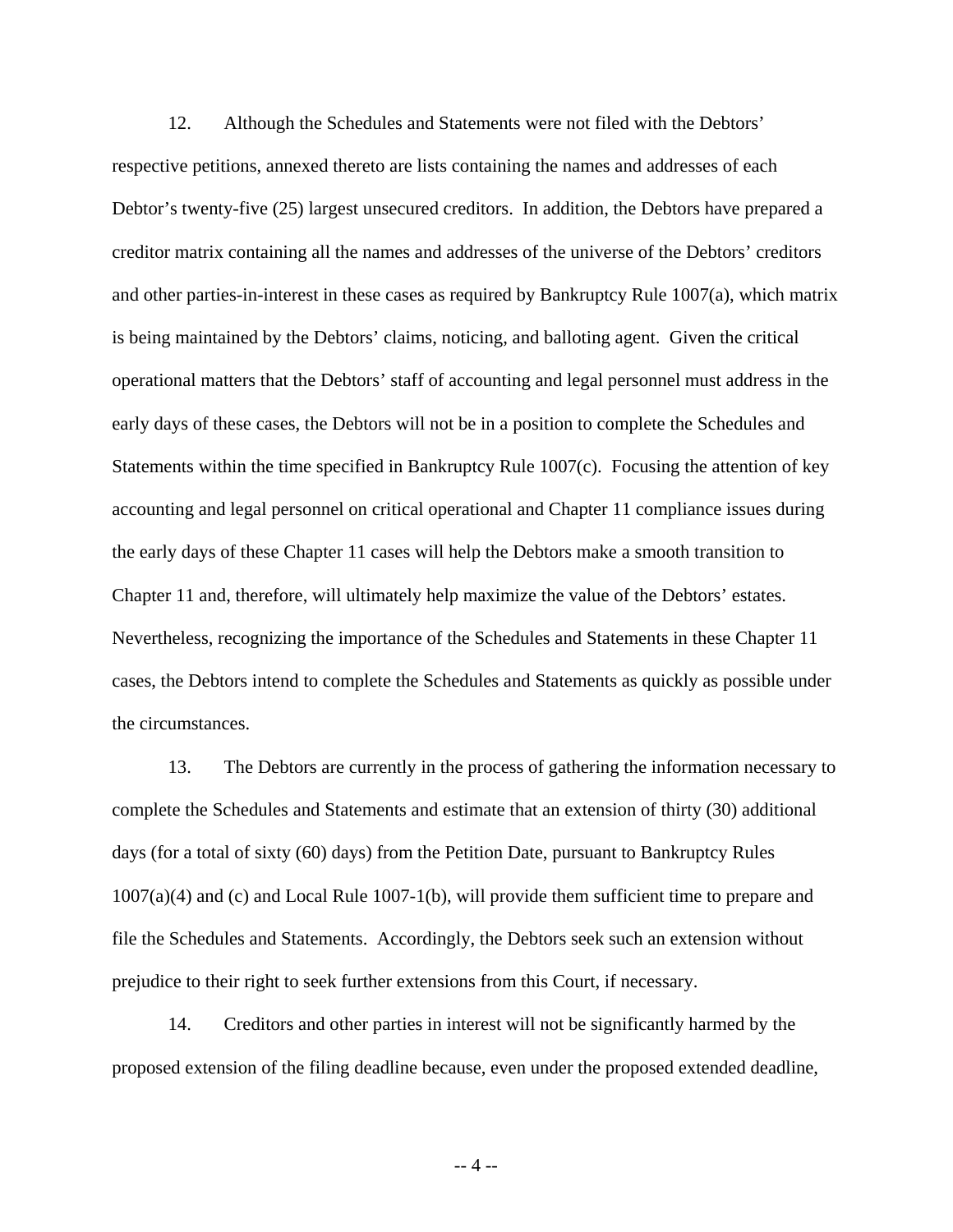the Schedules and Statements would be filed well in advance of any deadlines for submitting proofs of claim in these Chapter 11 cases. Additionally, the Debtors will work with the United States Trustee for the District of Delaware and any subsequently appointed creditors' committee to make available sufficient financial data and creditor information to permit at least an initial section 341 meeting to be timely held.

15. The Debtors believe these circumstances provide ample cause, if not compelling justification, to grant the requested extension.

16. This Court has express authority to grant an extension such as that requested here under FRBP 1007. See, FRBP 1007(c); FRBP 9006(b). Extensions such as the one sought by this Motion are routinely granted, and in these cases, the Motion will allow the Debtors sufficient time to ensure the accuracy of the Schedules and Statements. See e.g., In re SemCrude, L.P., Case No. 08-11525 (BLS) (Bankr. D. Del. Aug. 18, 2008) (order granting 60-day extension of time for filing schedules and statements); In re Powermate Holding Corp., Case No. 08-01498 (KG) (Bankr. D. Del. Sept. 3, 2007) (order granting 44-day extension of time for filing schedules and statements); In re American Home Mortgage Holdings, Inc., Case No. 07-11047 (CSS) (Bankr. D. Del. Apr. 14, 2008) (order granting 60-day extension of time for filing schedules and statements); In re New Century TRS Holdings, Inc., Case No. 07-10416 (KJC) (Bankr. D. Del. Apr. 24, 2007) (Docket No. 393) (granting additional 29 days for a total of 59 days from petition date); In re Pliant Corp., Case No. 06-10001 (MFW) (Bankr. D. Del. Jan. 31, 2006) (Docket No. 163) (granting additional 30 days for a total of 60 days from petition date); In re: Nutritional Sourcing Corp., Case No. 07-11038 (PJW) (Bankr. D. Del. Aug. 6, 2007) (Docket No. 43) (granting additional 30 days for a total of 60 days from petition date); In re PPI Holdings, Inc., Case No. 08-13289 (KG) (Bankr. D. Del. Dec. 15, 2008) (Docket No. 23) (granting additional 15

-- 5 --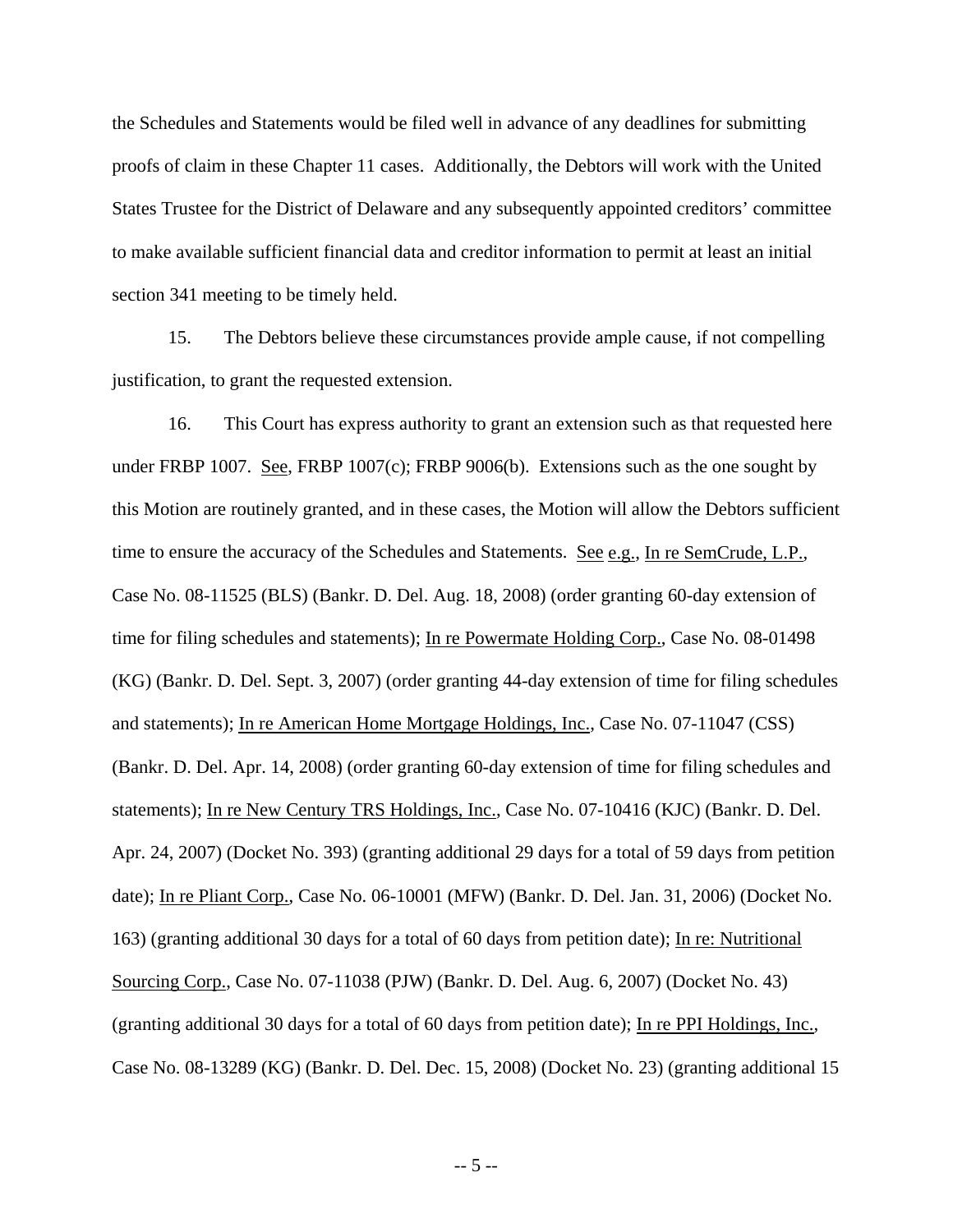days for a total of 45 days from petition date). Accordingly, the Debtors' request for an additional thirty (30) day extension of time, through and including October 31, 2009, to file the Schedules and Statements is appropriate.

### **NOTICE**

17. The Debtors have provided notice of this Motion by facsimile, electronic transmission, overnight delivery, or hand delivery to: (a) the United States Trustee for the District of Delaware; (b) the Debtors' twenty-five (25) largest unsecured creditors on a consolidated basis; (c) counsel to Comerica Bank; (d) counsel to Wells Fargo Foothill LLC; (e) counsel to Dymas Funding Company LLC; (f) counsel to Ableco Finance LLC; (g) counsel to A3 Funding LP; (h) counsel to Garrison Credit Investments; (i) counsel to Harris, N.A; and (j) all other parties required to receive notice pursuant to Bankruptcy Rule 2002. The Debtors submit that, under the circumstances, no other or further notice is necessary.

#### **NO PRIOR REQUEST**

18. No prior request for the relief sought in this Motion has been made to this or any other court.

### **[REMAINDER OF PAGE INTENTIONALLY LEFT BLANK]**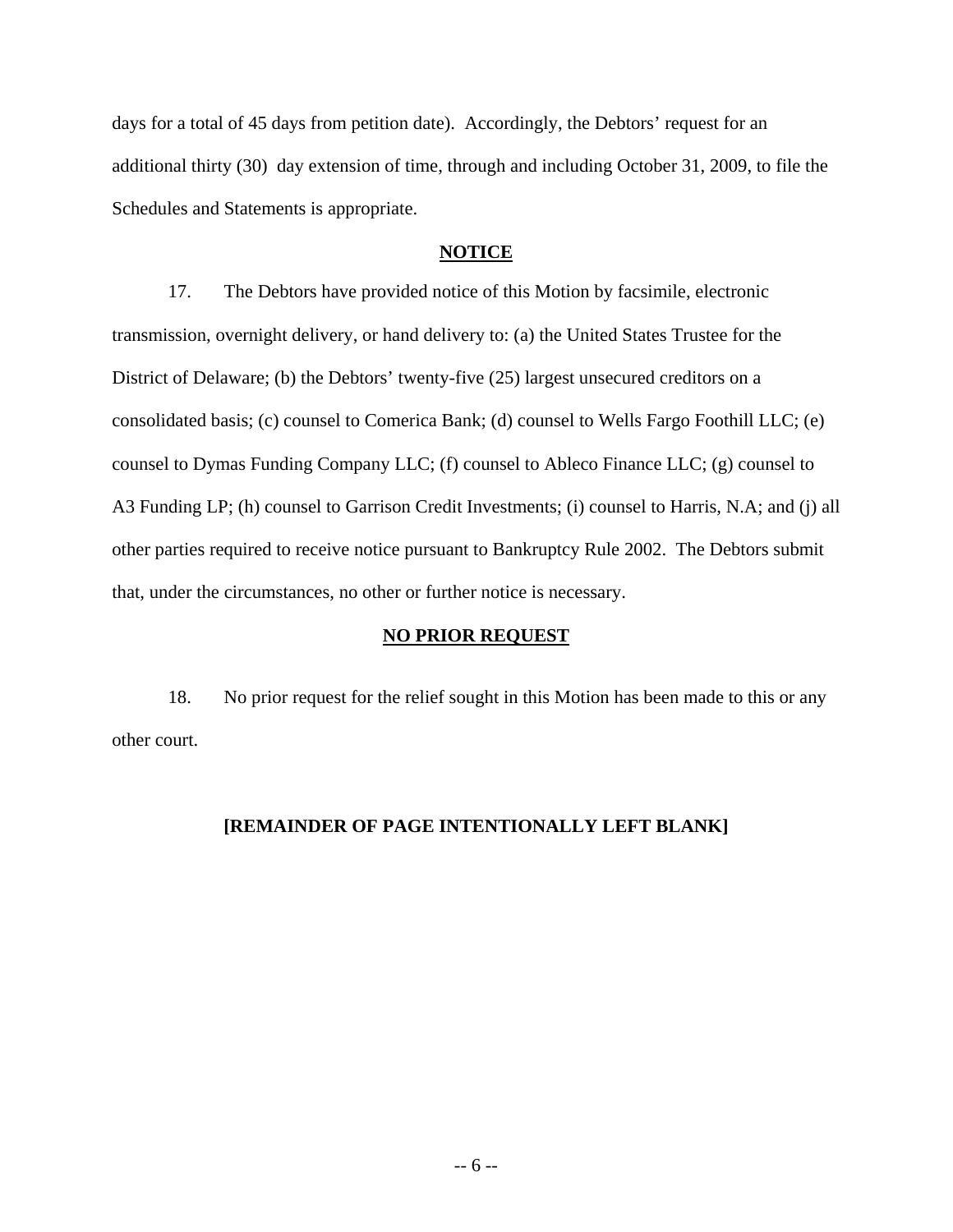#### **CONCLUSION**

**WHEREFORE**, the Debtors respectfully request that this Court enter an order granting

(i) the Debtors additional time to file their Schedules and Statements and (ii) granting the

Debtors such other relief the Court deems just and proper.

Dated: September 1, 2009 Wilmington, Delaware Respectfully submitted,

PEPPER HAMILTON LLP

/s/ Evelyn J. Meltzer David B. Stratton (DE No. 960) Evelyn J. Meltzer (DE No. 4581) John H. Schanne, II (DE No. 5260) Hercules Plaza, Suite 5100 1313 Market Street P.O. Box 1709 Wilmington, DE 19899-1709 Telephone: (302) 777-6500 Facsimile: (302) 421-8390

-and-

NIXON PEABODY LLP Mark N. Berman Dennis J. Drebsky Lee Harrington (DE No. 4046) 437 Madison Avenue New York, New York 10022 Telephone: (212) 940-3000 Facsimile: (212) 940-3111

*Proposed Counsel for the Debtors and Debtors in Possession*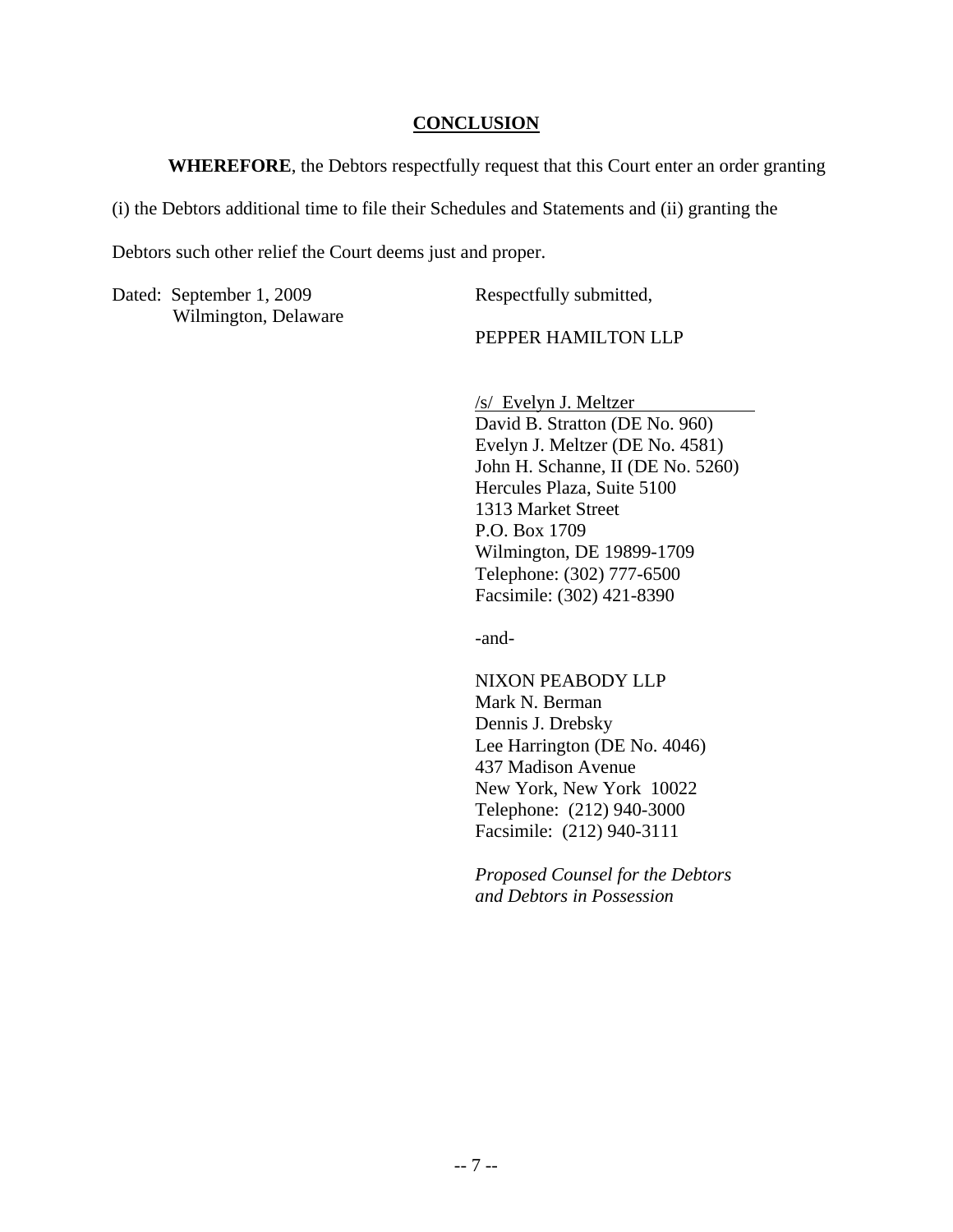### **IN THE UNITED STATES BANKRUPTCY COURT FOR THE DISTRICT OF DELAWARE**

In re:

CYNERGY DATA, LLC, *et al.*, 1

Debtors.

Chapter 11

Case No. 09- ( )

Jointly Administered

### **ORDER GRANTING ADDITIONAL TIME FOR FILING SCHEDULES AND STATEMENTS, PURSUANT TO RULE 1007 OF THE FEDERAL RULES OF BANKRUPTCY PROCEDURE**

Upon the Motion of the above-captioned debtors and debtors-in-possession herein (the "Debtors")<sup>2</sup> for Order Under Bankruptcy Rules  $1007(a)(5)$  and  $1007(c)$  and Local Rule 1007-1(b) Granting the Debtors Additional Time to File Schedules of Assets and Liabilities and Statements of Financial Affairs (the "Motion"); and upon the Moore Declaration; and the Court having jurisdiction to consider the Motion and the relief requested therein in accordance with 28 U.S.C. §§ 157 and 1334; and venue being proper; and it appearing that proper and adequate notice of the Motion has been given and that no other or further notice is necessary; and the Court having determined that the relief sought in the Motion is in the best interests of the Debtors, their creditors, and all parties-in-interest; and upon the Motion and all of the proceedings had before the Court; and after due deliberation and sufficient cause appearing therefore; it is hereby

 $\overline{\phantom{a}}$ 1 The Debtors are the following entities (with the last four digits of their federal tax identification numbers in parentheses): Cynergy Data, LLC (8677); Cynergy Data Holdings, Inc. (8208); Cynergy Prosperity Plus, LLC (4265). The mailing address for the Debtors is 30-30 47th Avenue, 9th Floor, Long Island City, New York 11101.

<sup>2</sup> Unless otherwise defined, capitalized terms used herein shall have the meanings ascribed to them in the Motion.